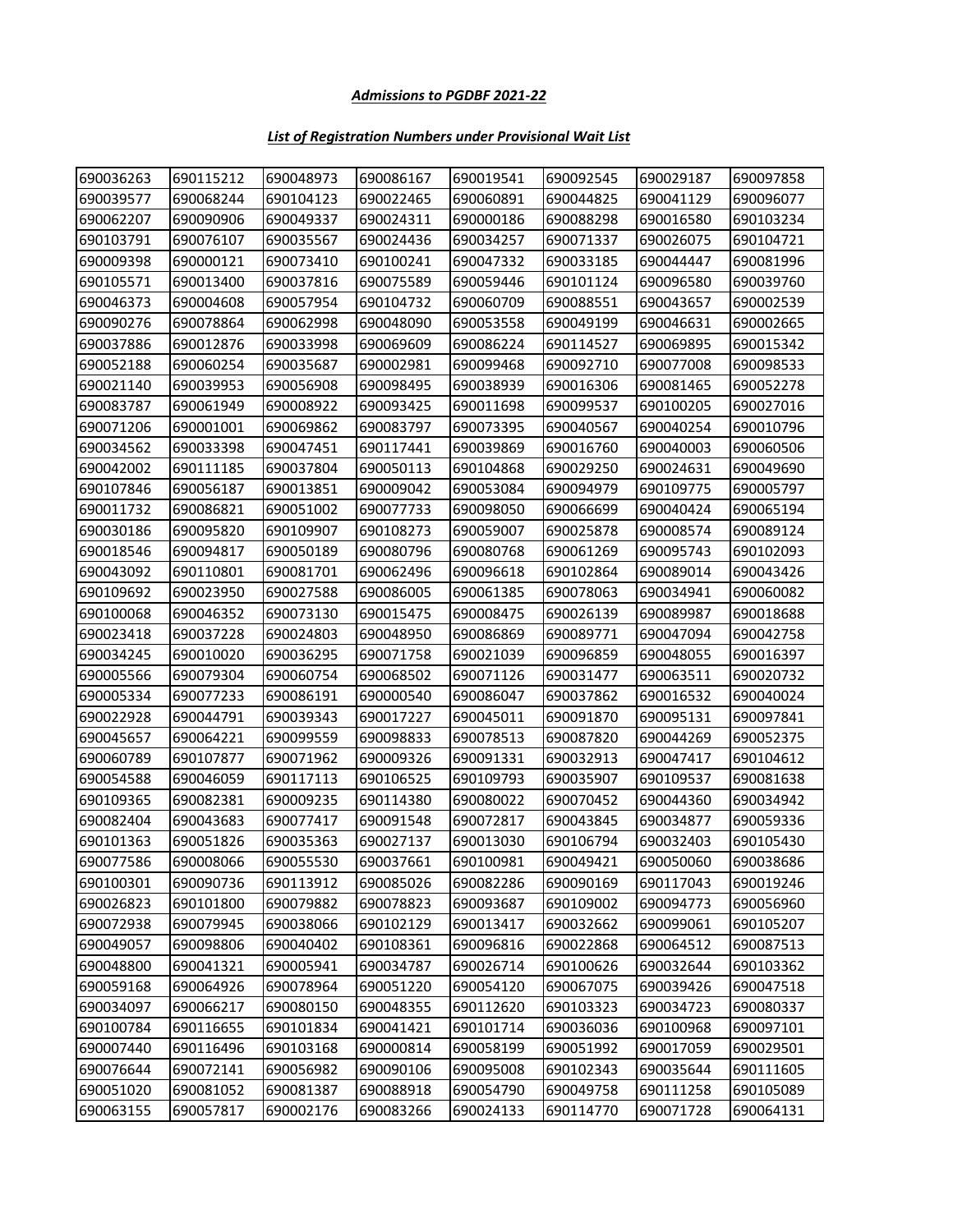| 690068197 | 690110430 | 690090243 | 690088966 | 690073597 | 690026512 | 690025662 | 690055120 |
|-----------|-----------|-----------|-----------|-----------|-----------|-----------|-----------|
| 690039220 | 690040560 | 690085681 | 690090448 | 690101111 | 690054206 | 690058503 | 690088198 |
| 690064629 | 690036545 | 690020433 | 690049586 | 690103697 | 690028410 | 690102225 | 690010143 |
| 690049538 | 690100229 | 690100437 | 690045270 | 690076498 | 690071941 | 690071859 | 690005169 |
| 690092656 | 690050167 | 690078256 | 690000531 | 690116328 | 690036250 | 690094226 | 690008418 |
| 690023953 | 690088886 | 690067732 | 690116426 | 690036678 | 690005718 | 690055653 | 690070576 |
| 690043001 | 690098153 | 690034975 | 690016216 | 690089432 | 690037831 | 690090043 | 690098004 |
| 690104029 | 690058704 | 690050035 | 690090841 | 690042044 | 690060295 | 690099358 | 690027529 |
| 690093040 | 690101944 | 690049305 | 690059923 | 690058594 | 690107494 | 690011979 | 690061424 |
| 690087800 | 690005639 | 690082494 | 690060577 | 690039734 | 690086866 | 690001354 | 690099814 |
| 690016749 | 690078200 | 690058421 | 690117217 | 690004292 | 690058323 | 690063608 | 690032166 |
| 690070143 | 690049996 | 690080647 | 690036010 | 690001104 | 690075342 | 690076084 | 690070401 |
| 690092185 | 690027097 | 690105880 | 690111731 | 690035255 | 690086085 | 690114632 | 690106714 |
| 690088436 | 690012091 | 690103332 | 690081028 | 690061510 | 690073809 | 690045459 | 690111570 |
| 690110975 | 690010874 | 690060147 | 690060106 | 690051299 | 690080511 | 690045723 | 690074177 |
| 690015101 | 690053929 | 690104373 | 690080160 | 690026683 | 690099294 | 690082483 | 690047200 |
| 690105513 | 690115436 | 690038935 | 690105223 | 690008895 | 690091768 | 690015095 | 690053608 |
| 690115193 | 690047033 | 690104666 | 690016737 | 690059647 | 690037767 | 690095025 | 690057669 |
| 690009565 | 690062438 | 690079330 | 690016075 | 690096940 | 690061875 | 690095408 | 690108834 |
| 690072259 | 690073993 | 690039281 | 690058468 | 690020976 | 690038991 | 690032060 | 690059907 |
| 690073806 | 690038426 | 690109282 | 690101016 | 690043146 | 690099487 | 690073927 | 690092689 |
| 690079467 | 690020857 | 690074329 | 690108713 | 690011533 | 690085592 | 690069861 | 690034701 |
| 690045919 | 690011826 | 690014504 | 690033288 | 690032501 | 690063911 | 690019995 | 690054349 |
| 690048240 | 690097043 | 690084839 | 690046212 | 690032733 | 690100894 | 690076377 | 690013594 |
| 690006614 | 690101558 | 690102489 | 690104091 | 690116329 | 690036781 | 690035832 | 690062840 |
| 690088055 | 690114390 | 690036364 | 690068863 | 690033454 | 690100772 | 690022016 | 690089899 |
| 690091481 | 690006340 | 690112866 | 690079374 | 690102370 | 690050792 | 690060290 | 690008910 |
| 690100660 | 690109312 | 690003862 | 690052959 | 690024469 | 690060183 | 690103859 | 690086329 |
| 690048881 | 690097235 | 690075358 | 690010583 | 690097375 | 690049257 | 690114083 | 690060948 |
| 690057202 | 690080317 | 690094287 | 690061225 | 690043486 | 690066418 | 690101930 | 690050119 |
| 690062761 | 690073439 | 690097278 | 690104014 | 690036321 | 690017161 | 690054070 | 690053844 |
| 690047288 | 690041098 | 690055786 | 690001624 | 690042849 | 690035747 | 690009847 | 690016069 |
| 690089133 | 690111918 | 690058037 | 690081896 | 690060923 | 690079850 | 690081907 | 690071360 |
| 690017245 | 690092154 | 690089532 | 690001630 | 690011260 | 690038954 | 690072217 | 690032457 |
| 690052807 | 690050635 | 690105521 | 690071679 | 690089812 | 690109272 | 690091036 | 690034855 |
| 690080861 | 690000384 | 690002229 | 690115927 | 690040155 | 690070011 | 690002304 | 690018855 |
| 690060188 | 690059868 | 690058951 | 690049858 | 690085170 | 690068849 | 690066014 | 690049535 |
| 690078556 | 690061136 | 690038673 | 690093286 | 690080045 | 690066460 | 690020188 | 690058497 |
| 690108492 | 690033357 | 690002515 | 690112043 | 690111475 | 690043783 | 690104854 | 690094765 |
| 690102026 | 690092429 | 690100006 | 690113312 | 690053711 | 690091093 | 690106786 | 690012357 |
| 690068020 | 690096565 | 690107959 | 690062984 | 690033762 | 690089070 | 690117698 | 690110489 |
| 690038262 | 690040787 | 690080906 | 690041531 | 690044232 | 690112832 | 690064345 | 690044028 |
| 690020816 | 690101574 | 690013239 | 690028088 | 690104411 | 690035821 | 690111229 | 690100688 |
| 690084529 | 690024531 | 690057610 | 690054609 | 690100293 | 690019488 | 690079973 | 690003726 |
| 690105467 | 690048139 | 690028789 | 690036826 | 690109420 | 690053497 | 690002056 | 690043525 |
| 690050222 | 690019269 | 690101463 | 690039748 | 690093199 | 690041701 | 690000960 | 690052032 |
| 690003004 | 690004867 | 690046286 | 690087204 | 690095042 | 690103916 | 690069840 | 690010112 |
| 690082384 | 690061334 | 690071694 | 690013117 | 690083210 | 690066058 | 690040708 | 690116114 |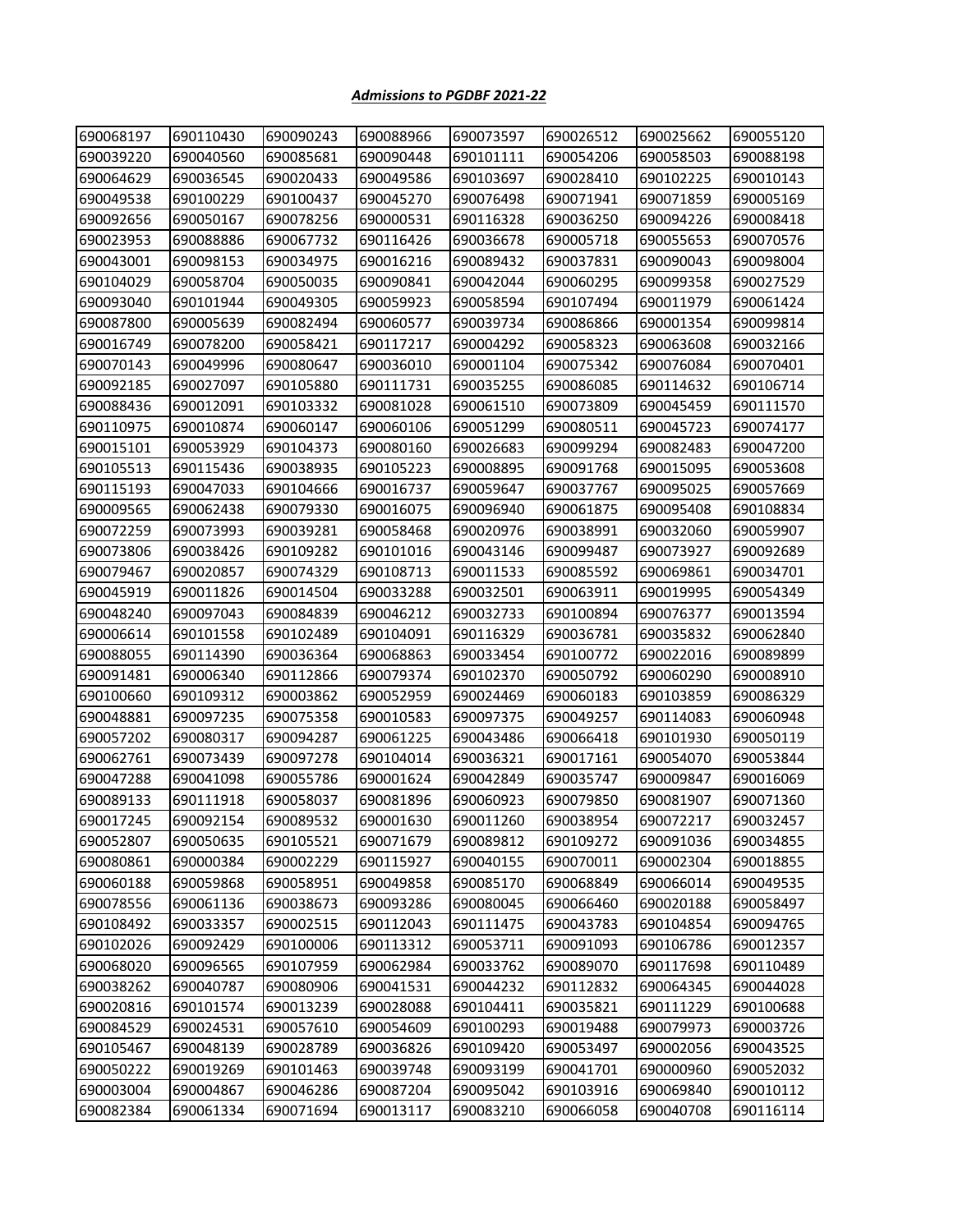| 690006387 | 690115951 | 690046392 | 690020209 | 690003818 | 690102003 | 690067794 | 690106742 |
|-----------|-----------|-----------|-----------|-----------|-----------|-----------|-----------|
| 690007928 | 690064742 | 690012710 | 690107587 | 690117311 | 690072128 | 690050953 | 690041268 |
| 690043053 | 690015281 | 690080883 | 690106200 | 690100512 | 690104028 | 690046664 | 690102096 |
| 690111064 | 690116507 | 690111831 | 690030966 | 690058161 | 690115282 | 690009409 | 690065523 |
| 690109613 | 690035193 | 690048706 | 690036902 | 690007453 | 690107006 | 690028329 | 690078342 |
| 690029133 | 690044289 | 690056016 | 690022768 | 690016789 | 690061804 | 690062025 | 690087060 |
| 690091269 | 690036682 | 690005015 | 690062418 | 690080425 | 690107504 | 690113747 | 690061194 |
| 690092036 | 690046448 | 690106321 | 690041134 | 690108650 | 690038918 | 690017062 | 690054203 |
| 690062797 | 690020587 | 690082148 | 690080128 | 690083780 | 690081687 | 690048829 | 690060070 |
| 690079982 | 690045038 | 690116818 | 690051875 | 690086496 | 690007835 | 690080190 | 690064603 |
| 690071864 | 690105997 | 690008018 | 690051837 | 690115560 | 690093571 | 690034076 | 690079424 |
| 690017927 | 690031410 | 690081302 | 690093518 | 690095050 | 690040438 | 690023795 | 690025718 |
| 690116635 | 690011496 | 690101823 | 690062694 | 690048392 | 690039633 | 690054309 | 690108522 |
| 690112083 | 690075181 | 690102720 | 690105684 | 690049547 | 690078633 | 690060211 | 690024635 |
| 690035056 | 690026827 | 690037811 | 690066372 | 690000633 | 690059915 | 690088522 | 690057224 |
| 690048358 | 690099031 | 690108544 | 690013512 | 690051469 | 690096137 | 690064671 | 690016759 |
| 690115532 | 690112789 | 690085455 | 690003984 | 690107505 | 690109314 | 690052027 | 690108161 |
| 690099659 | 690072860 | 690090424 | 690040791 | 690081796 | 690062843 | 690103679 | 690032463 |
| 690096857 | 690036672 | 690026665 | 690039851 | 690060256 | 690106671 | 690049703 | 690004628 |
| 690081696 | 690049492 | 690027870 | 690106660 | 690035927 | 690004052 | 690094791 | 690025834 |
| 690100089 | 690044411 | 690034081 | 690088004 | 690075478 | 690007662 | 690079782 | 690075860 |
| 690101865 | 690000620 | 690102636 | 690049838 | 690077807 | 690081797 | 690060293 | 690045771 |
| 690100941 | 690069620 | 690103439 | 690036068 | 690083557 | 690005385 | 690036290 | 690113909 |
| 690048009 | 690072361 | 690065097 | 690047198 | 690099164 | 690041790 | 690097979 | 690074046 |
| 690050295 | 690106125 | 690089477 | 690063681 | 690027423 | 690070147 | 690001590 | 690100583 |
| 690058853 | 690056428 | 690000221 | 690007225 | 690005170 | 690117286 | 690013339 | 690016203 |
| 690069894 | 690058083 | 690059177 | 690098093 | 690104143 | 690086056 | 690069241 | 690075761 |
| 690069301 | 690102672 | 690047012 | 690071756 | 690102400 | 690052321 | 690005237 | 690047340 |
| 690087374 | 690080490 | 690103943 | 690032141 | 690038519 | 690032186 | 690051104 | 690076943 |
| 690074690 | 690048487 | 690112548 | 690109093 | 690073684 | 690098618 | 690079343 | 690111058 |
| 690103544 | 690090771 | 690101817 | 690110005 | 690111134 | 690005422 | 690037450 | 690040615 |
| 690039112 | 690046312 | 690041753 | 690034007 | 690061788 | 690057885 | 690057278 | 690021539 |
| 690048395 | 690027131 | 690054889 | 690033746 | 690032782 | 690072472 | 690106914 | 690040789 |
| 690101226 | 690032710 | 690072011 | 690072957 | 690091091 | 690035895 | 690117528 | 690083639 |
| 690039270 | 690008376 | 690033110 | 690088686 | 690044550 | 690035342 | 690097674 | 690036996 |
| 690086709 | 690049898 | 690106875 | 690108975 | 690080644 | 690076153 | 690054670 | 690094695 |
| 690104559 | 690059715 | 690104023 | 690049756 | 690006959 | 690104002 | 690069204 | 690038155 |
| 690071794 | 690047660 | 690029976 | 690007002 | 690012474 | 690037727 | 690099501 | 690036023 |
| 690069366 | 690043734 | 690049660 | 690091074 | 690053996 | 690097025 | 690015662 | 690009105 |
| 690104245 | 690067835 | 690080319 | 690074938 | 690035082 | 690091442 | 690047610 | 690034468 |
| 690042669 | 690080320 | 690098417 | 690020155 | 690018470 | 690004892 | 690062885 | 690035738 |
| 690107798 | 690117234 | 690065124 | 690010977 | 690041123 | 690009319 |           |           |